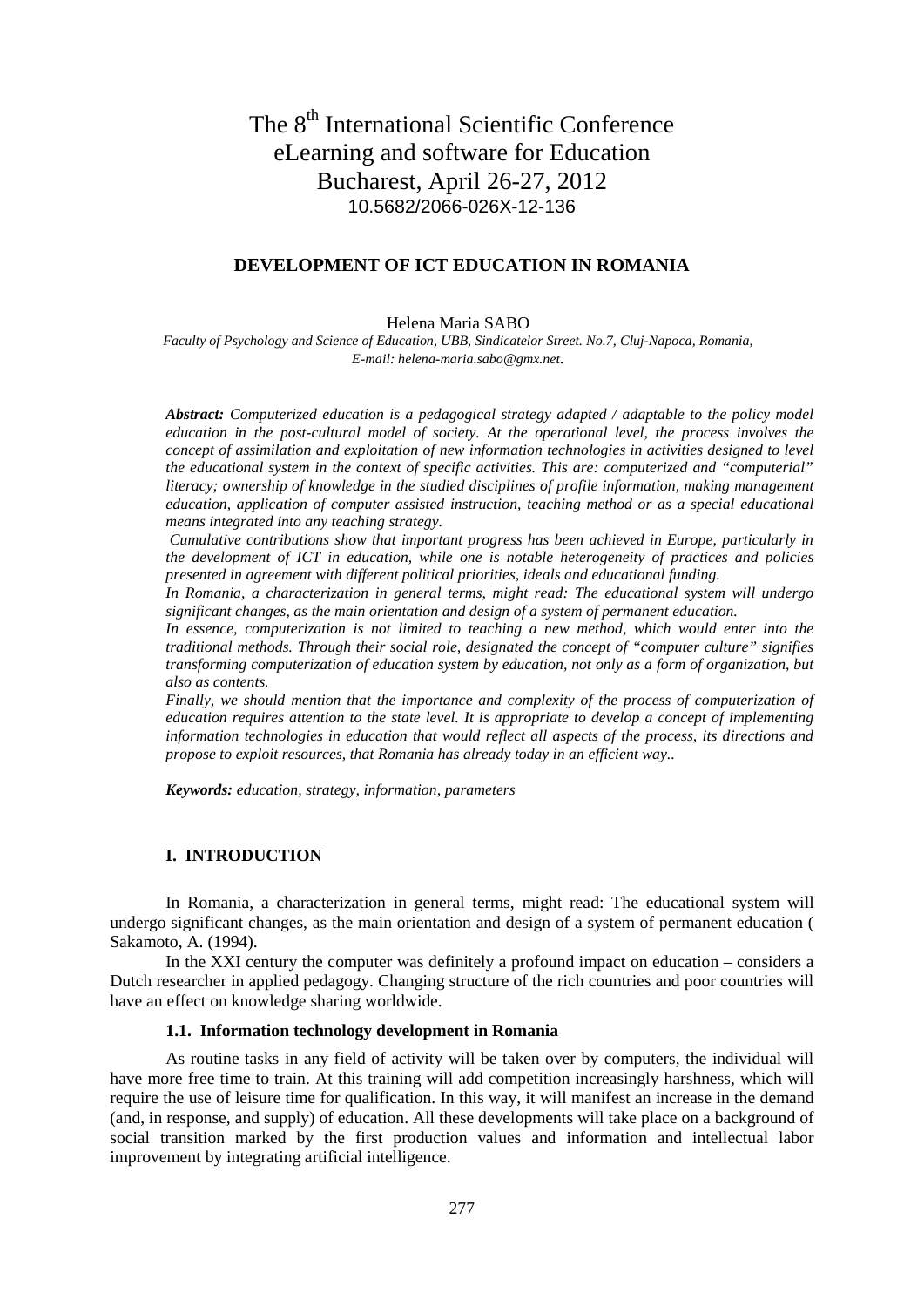New technologies for processing and transmitting information in all shapes of influence of the manner of communication and interaction. The issue in education is essential to proper understanding of these educational resources. Through the variety of contents and of informational support may be an effective tool in teaching / learning when they are subordinated to a clear teaching concept. It does not eliminate the role of teachers, but enriched pedagogical tools consistent with the purpose of each cycle of education.

## **1.2. Finding**

Romanian school level can be shown "The computerization of university education" – developed by the Institute for Science Education – that the following **objectives**:

• Developing a conceptual model of the intersection of pre-university education – Information technology (excluding high schools and science classes) and tools necessary for its utility;

• Experimental verification of a set of tools for maximum effective teaching: educational software programs necessary for developing computerized: alternative textbooks, manuals auxiliary (teacher-students), other materials to stimulate learning, databases, etc. processed;

- Initiation and improvement of teachers in specific conceptual model adopted;
- Popularization of the project's success;
- Educational software.

Educational policy is the first awareness of the implications at all levels of the system and in the general plan for computerization of Romanian society, a conceptual model of computerization of the education system. This would imply a first discrimination between: a) IT= discipline education, b) information technology tool for enhancing the effectiveness of teaching and learning, and c) IT system management tool (Iosifescu, 2000). Each area has its specificity and involves preparation of a very large fan of specialists. Secondly, it should be understood that the computerization of education is a matter of educational policy, of course in the complex process of decision making preceding a large part of relevant information is obtained from IT specialists (particularly for directions b) and) should be taken solely on the basis of an "managerial-teaching" analysis ( Government Program 2005-2008). The policy makers should consider more seriously the experience already gained in other geographic meridian and in the local research. In this connection, it is significant resistance to our (committee of discussion computerization defining future education. Structure of the informatization process shows synthetic training, the following manner: in preschool education: new technologies to accommodate activities with games level education: the systematic use (computer-assisted & instruction in some subjects, assessment systems for regulating the process of education) and accidental (in dependence on opportunities local open use applications, etc.). Secondary level education: open and general & science (for users) by object carrier (l. mathematics, etc.). As independent discipline and applications, development of applications, depending on the possibilities and interests of the local community, assisted by training computer and computerized management of the class; secondary level education (non-profile data): basic IT information independent profile in classes XI-XII; computer-assisted instruction with emphasis on individual training, orientation (self) formative assessment, training for specific activities profile / field of work. Elements characteristic of the Romanian higher education informatization.

School Computerization is seen as a process of integrating information technology in education. It is a highly complex and full of difficulties, which require a significant investment in time, leading technology, highly qualified staff, a clear policy on this, but the prospect etc. Study, the implementation of information technology in higher education, seeks primarily to provide a description and record of implementing specific elements of how the computers were introduced in schools and used by teachers and pupils. The results presented below are the fruit of an-inquiring type based on a set of questionnaires that were applied to a number of units of 59 schools, a seminar theological, a school of art and one agricultural) districts of Prahova, Dâmbovita, Iasi, Cluj, Sibiu, Buzău, Timiş and Bucharest Municipality. He sought to determine:

• degree of endowment of specialized laboratories and procedures to ensure the service;

• ways of using computers, investigating the subjects, forms for use in training areas affected, the number of teacher users, number of students reported at the time of computers and access to every other use;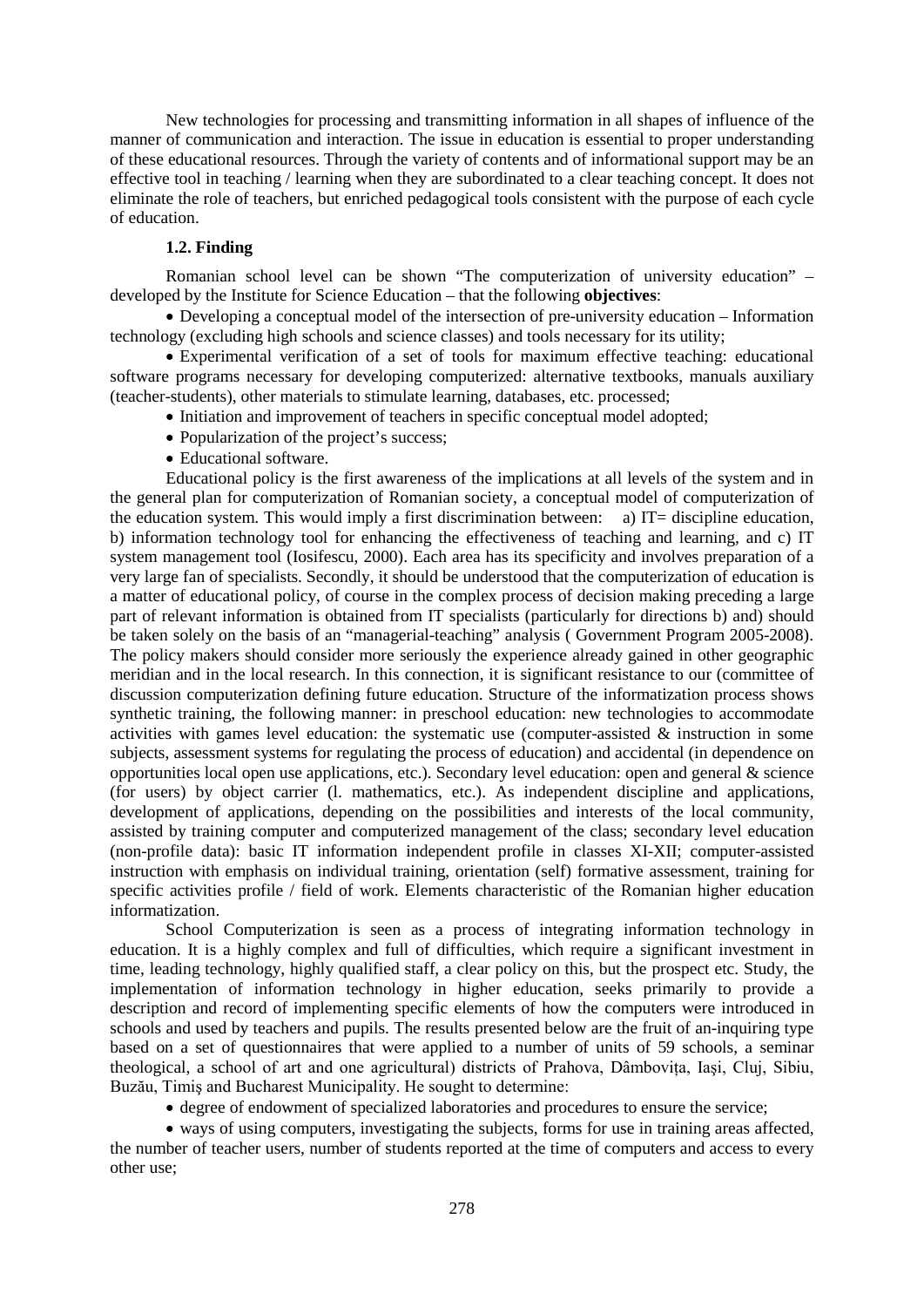- degree of preparedness of teachers to use information technologies and needs in this area;
- prevailing attitudes of teachers towards the computer and finding the causes thereof;

• problems of administrative, technical and financial issues raised by the use of information technologies in schools;

• motivation to use computers in school and results obtained.

One of the main questions asked in the survey in school refer to access to computers and their use. Since 1990, a progressive increase has been seen connected to the presence of computers installed in schools, with the sudden increase from 1993 and more emphasized in the 1994-1996 periods, when the reform of education information has become a component of the program of education reform. Distribution facilities in time and type finds particular emphasis on facilities with computers and less on facilities and peripheral equipment required. However, over the past three years it is obvious the emergence of the trend of using faxes and connect to the Internet to facilitate communication between institutions or to meet the needs of information and documentation.

Another phenomenon that can be separated from the data collected is that of continuing allocation of obsolete equipment, such as HC's that were distributed by 1993 or XT's until 1995. This led to the existence of heterogeneous equipped laboratories, a situation that hampers their use for education.

In most schools, they are placed in specialized laboratories whose responsibility is taken by the specialist teacher. Lack of adequate space, small number of computers in schools, and their concentration in a single room, appropriate going through all the lessons with such specific needs make use of the computer for the IT-less disciplines to be less satisfied. To this, it is added the more or less looks of the administrative teaching room inventory that a professor or department of science which, to protect it, prevent its use by other teachers. In addition, teachers tend to hold such a class for groups of students to work on each of the computers available, even if it leads to splitting the class into two groups, some working on the computer and other engaging activities assimilation of knowledge. And under this situation is very varied and different from one school to another, the number of computers depending on the strategy of organizing a class of pupils, so that we can find situations where access to computers during the lesson can be achieved by working in groups every 2-5 people to 10-12. This causes, as the number of students distributed computer increases, the effective accessing the computer of each student decreases. However, the students in laboratories are less allowed outside class hours. From the data collected on the ground is clear desire and need for schools to be equipped with a larger number of computers. In this respect, although among endowment sources of primary school should be occupied only by the Ministry of Education and the school inspectorate, the institutions are directly involved in the computerization of education; it is shared with two other sources like SOROS Foundation and its financial efforts of schools, often supported by parents.

Current ways of using computers in schools. According to the survey conducted, it appears that secondary education in computers is used mainly for teaching and learning science. Instead, use computers as tools to facilitate learning of subjects such as science, languages and artistic disciplines is not very widespread. It may be noted, however, that among these IT less disciplines receiving help computer science occupies an important place, followed by languages which outperforms other disciplines, including the mother language. The causes of this state may actually consist of the specific content of certain subjects that may be more interactive learning techniques, present or absent logistics materials available to teachers, the degree of interest and specialized training of teachers etc. Among the forms of computer use in teaching disciplines of education, practical exercises net emerges from the other types observing wide scale while the possibilities of using computer in all links of lessons, from teacher demonstrations, knowledge testing and checking students in their own areas of interest (Masalagiu, 2004).

Computer aided although present in the data collected is to a lesser extent common acute lack of educational software market and high costs that it can achieve. The proportion of teachers of advance, who use a lot of computers in every day teaching activities represent about 3% of the 1900 school units in the probe, which was formed in the vast majority of science teachers.

Using computers at school for activities other than education is poorly represented. Small number of facilities has been detected that they are only targeted for instructive and less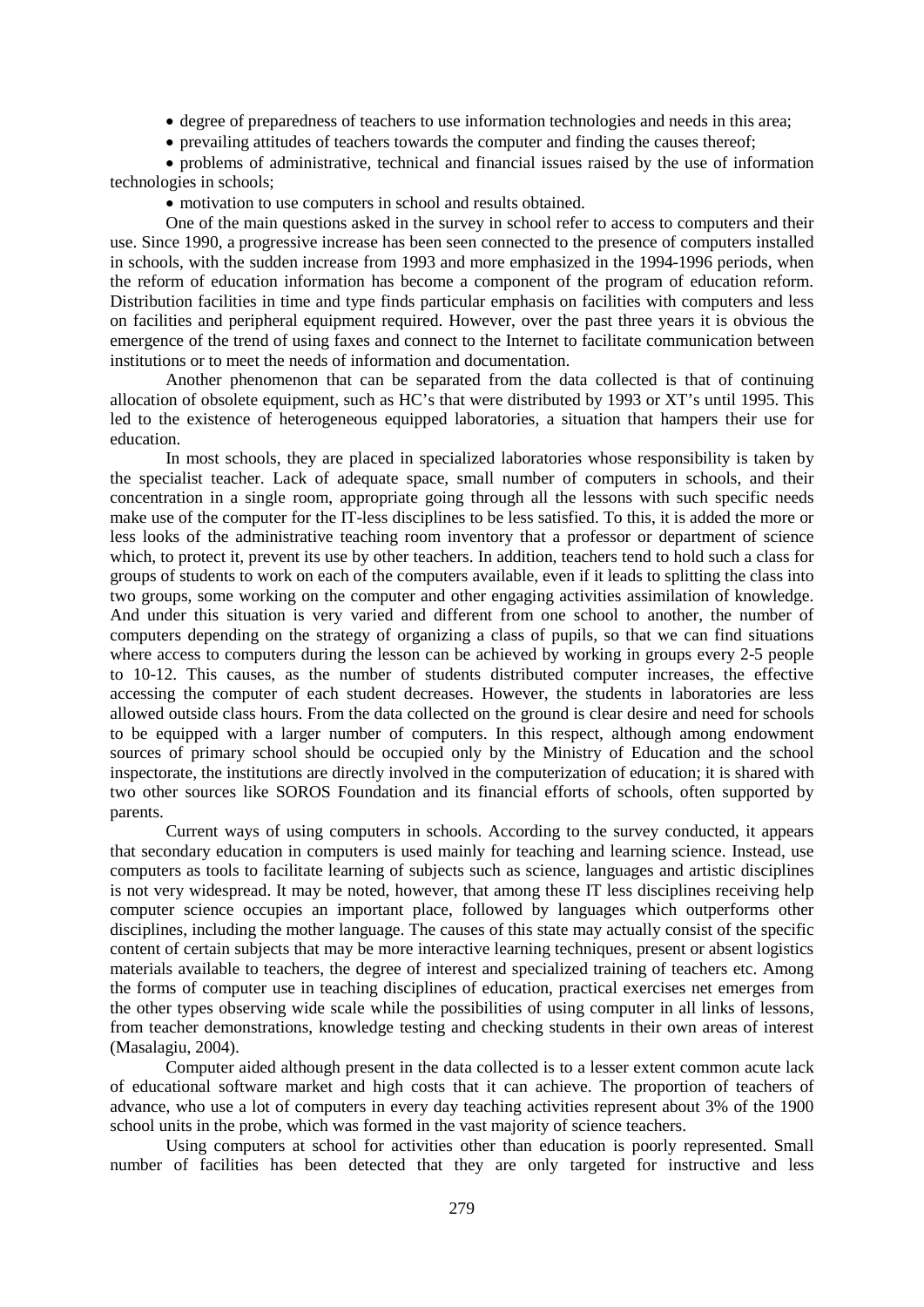administrative. However, the data collected can be seen that in this sector computers serve mainly service accounting of school libraries, laboratories, maintenance of records and to support the organization and conduct of examinations for admission and graduation. Office work in education, the direct activity of the educational class, such as lists of students, lists of notes, the presence, psychopedagogy schedules, creation of teaching materials, worksheets, etc. individually is almost nonexistent. Improving staff and use of computers in school improvement staff, resulting primarily from better training during their studies and at work has the effect of raising the awareness of directors, other teachers and students to use computers, and determining to accept them ( Zimmerman, 1990). Of course, the teachers are working more on computers, so they are more willing to integrate the activities of computer assisted teaching subjects they taught. Most teachers using computers in their teaching is to graduates of faculties of profile data, which facilitated access to such tools during their studies and they have offered at least the basic concepts and skills to use them during lesson.

Also, it may find that a part of them graduated from courses or science organized at national, regional or local level and supported by the ministry or the Soros Foundation, which proves the interest and concern in this area. However, the field work carried out during the application questionnaire could see lack of competence of teachers in using computers, there are even schools which could not benefit from the presence of such facilities, just because of this. Even teachers whose work already done with such a specific call for a better information in the field felt the lack of training in accordance with developments of the last time. Nearly 90% of those who have expressed opinions on the need to prepare teachers in computer use in school and have express the belief that it should characterize all the teachers of today. The most fertile period for acquiring knowledge, skills and mastery of skills for computer use and its lessons were identified, although not unanimously, by those interviewed as the studying period – when the basis of the profession is laid. Then the preparation obtained by training follows. Regarding the latter, teachers are concerned that they cover different areas. The first is a desire to know and use effectively in school programs offered for use, followed by the need for knowledge of the computer as a mechanism or problems related to programming. This proves the great interest more teachers have for teaching and for pedagogical aspect of computers.

The attitude of teachers towards the introduction and use of computers in school is positive, this means adhering to the teaching and learning are much more categorical among those who already use them because they already know the benefits of their use. Obvious effects that determine the use of computers in teaching and, above all, the school performance of students, receiving a longer period in which they work individually and in charge, is also very motivated to such activity and obtained a significant increase in the quality of their learning.

Also, the variable time which plays an important role in teaching suffers slight improvements, both students and teachers with a need for smaller tasks, and even for establishing feedback between them.

Favorable attitudes of teachers towards computer is determined largely by the awareness of current and future attractiveness and that it carries on the younger generation, thus looking to make the most of this inclination in order to achieve the objectives of education.

Attitude of resistance to new technology which is to be received bin schools is mainly the result of lack of teacher training in this area and of their lack of information about effective ways of using computers in lessons about the positive and negative but they assumed this task. Lack of confidence in modern technology, lack of training and the inability to assimilate new ways of working have arisen with the introduction of computer in the educational activity, often correlated with age, creates a state of immunity to what is new and may change during the natural course of things.

At the top of technical difficulties are placed flows arising from the moral and physical wear of computers, followed by the (so poor) some software too complicated or difficult to adapt to the curriculum. These are followed by deficient networks, the lack of viruses and supplies that cause teachers special problems.

Another factor that hamper the rapid diffusion of computers in schools is the lack of trained teachers who don't know how to use this tool for the teaching and even less as there is not enough time to training assisted by computer (Smith and all, 1997). Finally, the most claimed by all teachers interviewed is the lack of financial resources that prevent the school and teachers from taking computers or having equipment, email, etc.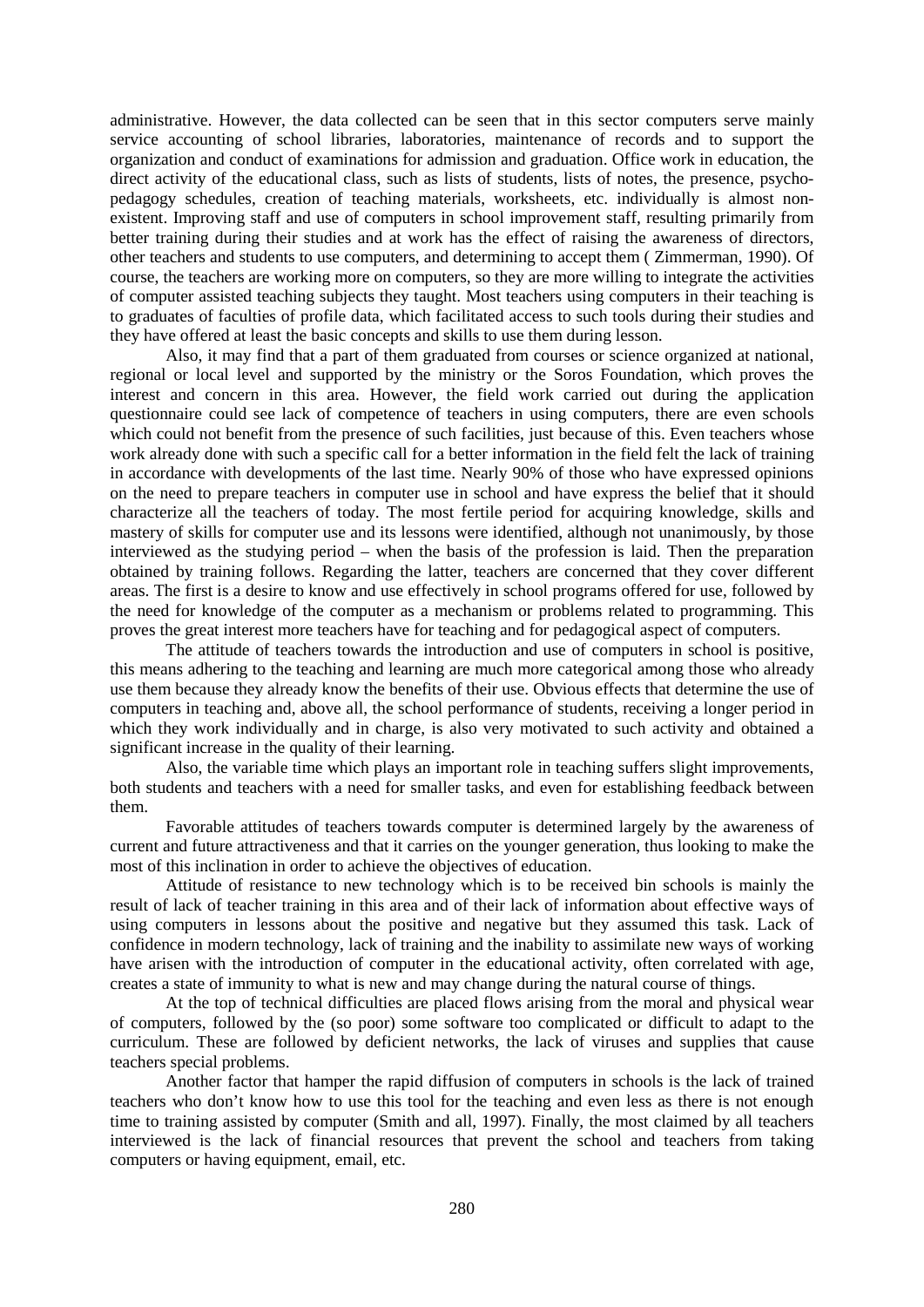Almost entirely, teachers argue that there is need for a general introduction to computer school, which aims to trace and moves fast and that its implementation depends to a large extent on the existence of such policies in the current education law which is not too obvious.

### **II. .CONCLUSIONS**

1. Analysis of scientific sources and the experience of using computer in education show the depth of the problem of computerization. In essence, computerization is not limited to teaching a new method, which would enter into the traditional methods. Through their social role, designated the concept of "computer culture" signifies transforming computerization of education system by education, not only as a form of organization, but also as contents.

2. Interaction with computer components induces psychological restructuring of human activity. Being an instrument of intellectual activity, it influences the direction of computer, amplifies creative potential, expand the knowledge, accelerates the transition from them to the abstract sense and vice versa, restructuring human memory and stimulating the development of a special type of thinking – building algorithms or transformation of unformalized ideas in formalized structures.

3. The influence of psychological interaction with the computer is in the field of personality. Facts are recorded which show the impact on their image of "I" on accountability and creativity as essential structures of the personality, the emotional and volitional sphere of personality.

4. MECT together with any other scientific discovery, can pursue social both positive and negative. Analysis of the negative consequences outlined in the literature reveals their connection with human nature and more specific with less technical computing.

5. A review of the computerization of blockages, difficulties and obstacles to this process shows that they fall primarily on theoretical and methodological aspects of the problem. For example, states that affect the programming for the child thinking that it is the prototype of many cognitive tasks and enhance capacities to those subjects. This statement needs experimental confirmation, because the transfer of certain skills and knowledge is actually a special task for subject. The mature people sometimes do not perceive the inner meaning of problems. Moreover, the ability of solving problems is an area requiring specific knowledge. The same situation is found in the case of interest to the game computer, the role of educators, and influence on self-awareness. The need to implement educational technology in education does not require proof, but can not move in this direction without fundamental research in developmental psychology, social, and computerization of science education.

6. But one conclusion can be drawn from the material studied and that is the need to prepare teachers for the education of a culture of computers. We refer only to their technical training, which can be achieved relatively easily. The problem lies in changing representations about education, understanding trends retransforming of this process and their acceptance. A simple instruction with computer: every teacher needs to see discipline in a different structure to develop a new system of internal links. It is not easy, to see in a different light the relationship with the student, the training and other aspects of education. Basically, you need a new training specialist at a new pedagogy. Surely, human efforts are required, financial and intellectual resources too, but without well prepared teachers, the society risks society "to collect" only the negative consequences of computerization. Finally we should mention that the importance and complexity of the process of computerization of education requires attention to the state level. It is appropriate to develop a concept of implementing information technologies in education that would reflect all aspects of the process, its directions and propose to exploit resources, that Romania has already today in an efficient way.

#### **References**

[2] Masalagiu, C., (2004), *Didactic teaching science*, Polirom Publishing House, Iaşi.

<sup>[1]</sup> Government Program, 2005-2008, cap. V – education policy. Institute of Science and Education - Management education for educational institutions, Bucharest.